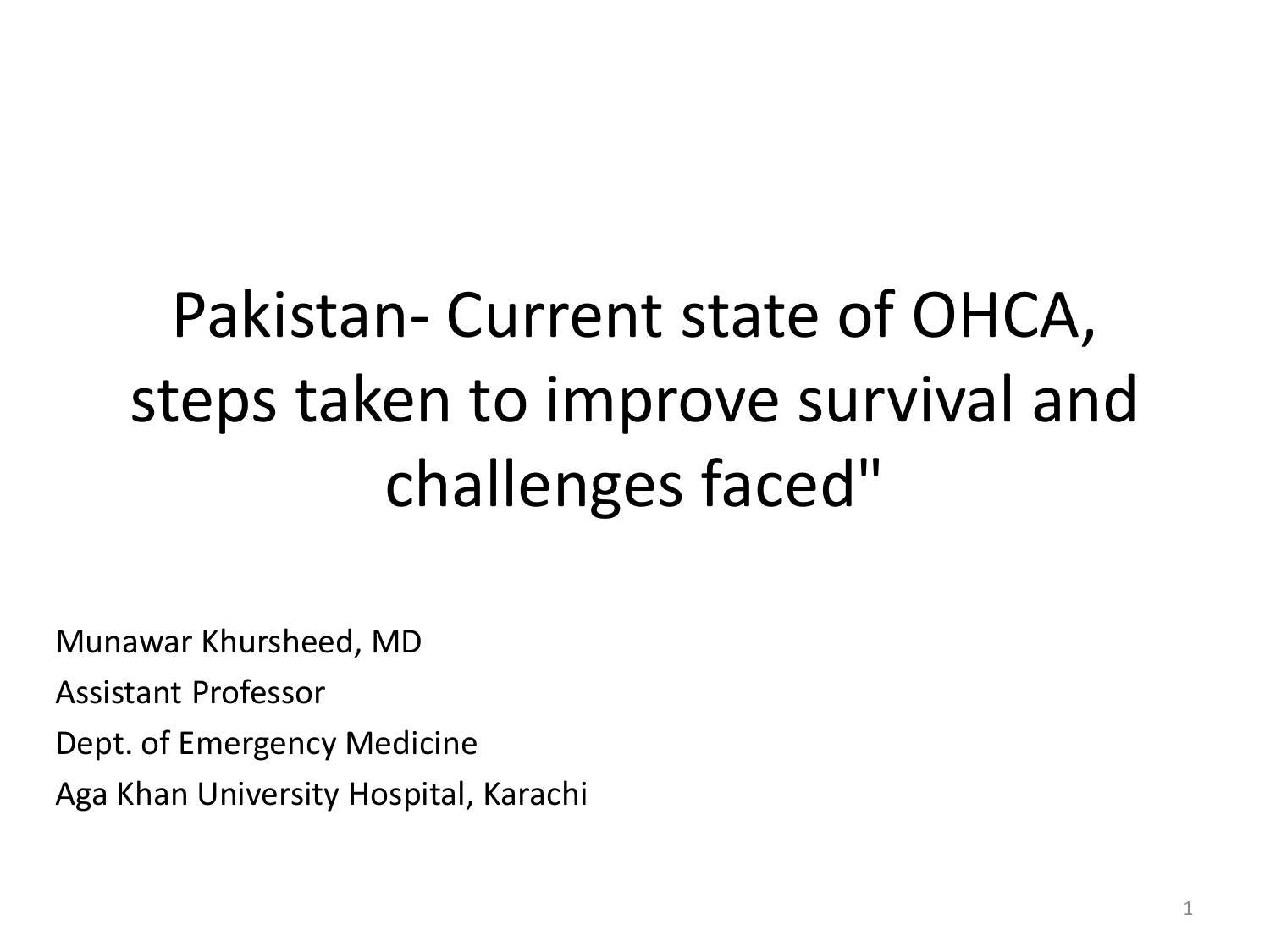# Introduction

### • Karachi

– 4 th largest city, population of 27 million

(Brinkhoff, Thomas. "The Principal Agglomerations of the World". citypopulation.de. City Population. Retrieved 8 April 2015)

- does not have a government owned or sponsored emergency medical service and first responder system
- The role of emergency transfers from community settings to hospitals is played by non-governmental charity organizations or privately by patients' attendants via their own or public transport.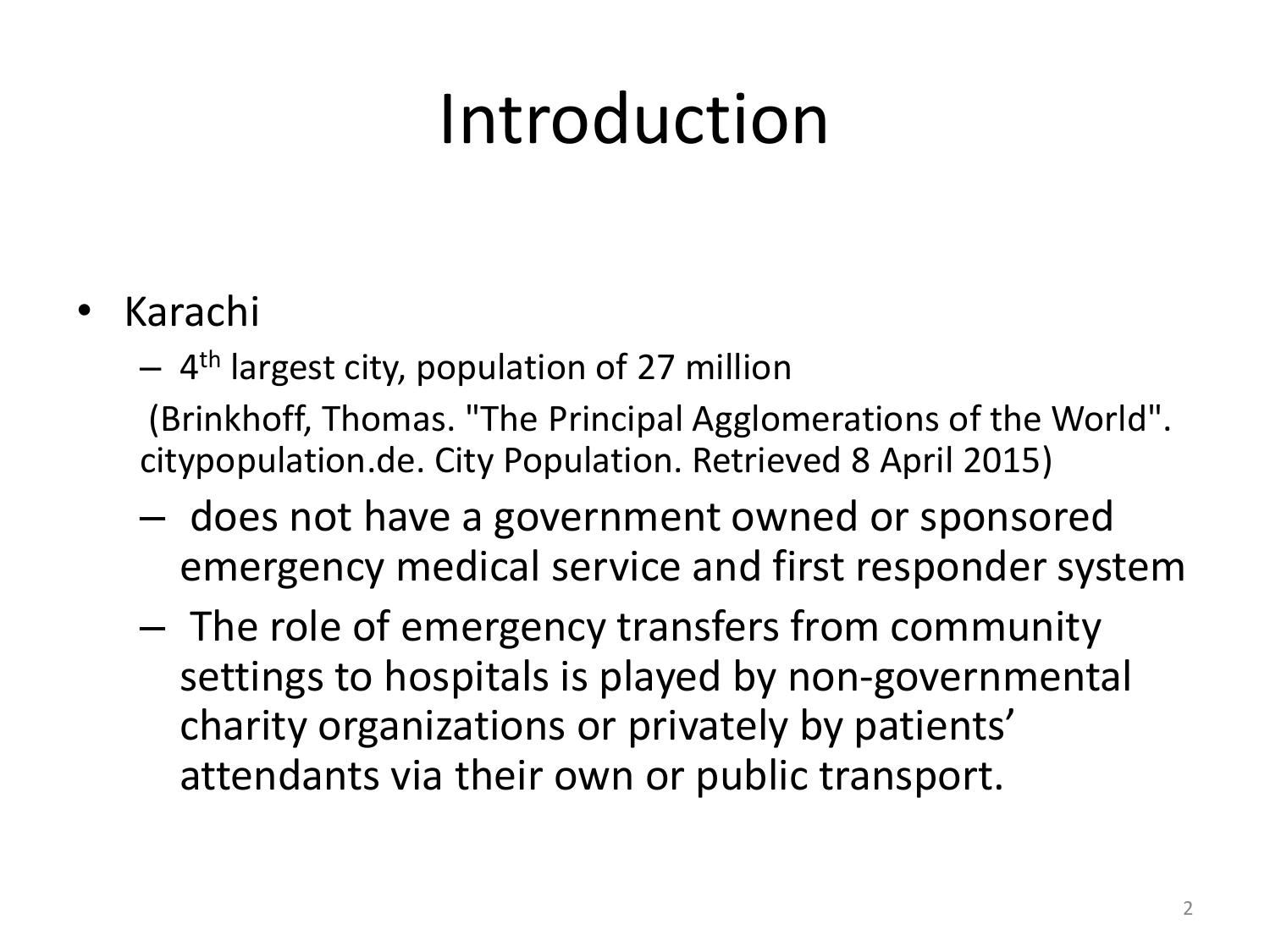# PAROS Network Establishment

- Pakistan become the part of PAROS in 2015
	- Based on 4 hospitals
		- Aga Khan University Hospital, Karachi
		- Tabba Heart Institute
		- Jinnah Post-graduate Medical Centre
		- Karachi Institute of Heart Disease
	- 1 EMS non-governmental charity organization
		- Aman Ambulance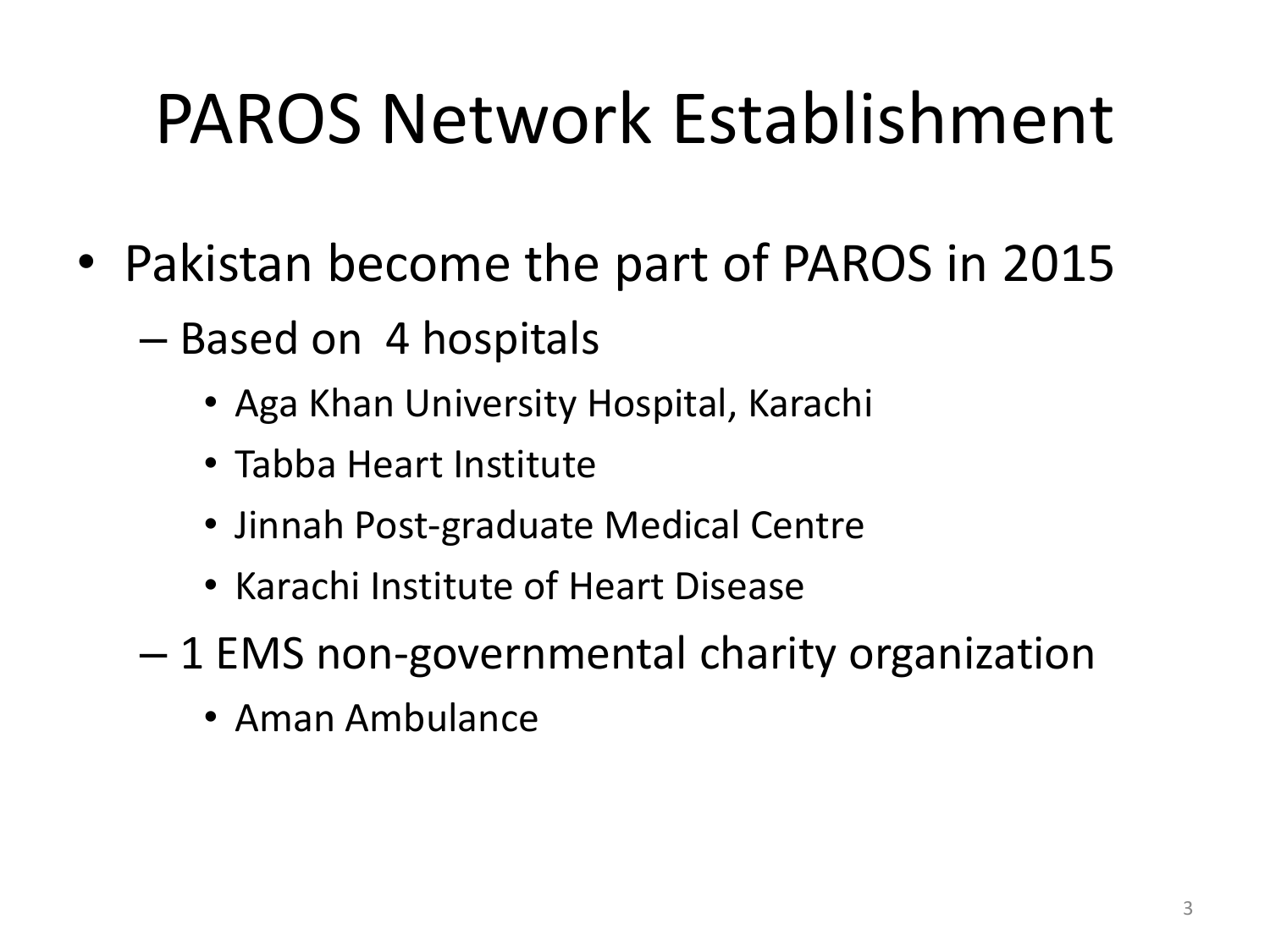# Results from Pakistan PAROS

- 471 Cases enrolled in Karachi , Pakistan From Sept 2015- Sept 2016
- Mean age was 53.8%
- Male 62.7% and female 37.7%
- Brought by EMS 35.6% and Non EMS 64%
- Survivors (n=5, 1%)
- Mean age of survivors 70
- Emergency CABG -1
- Emergency PCI 1
- Mean time to reach hospital 30 min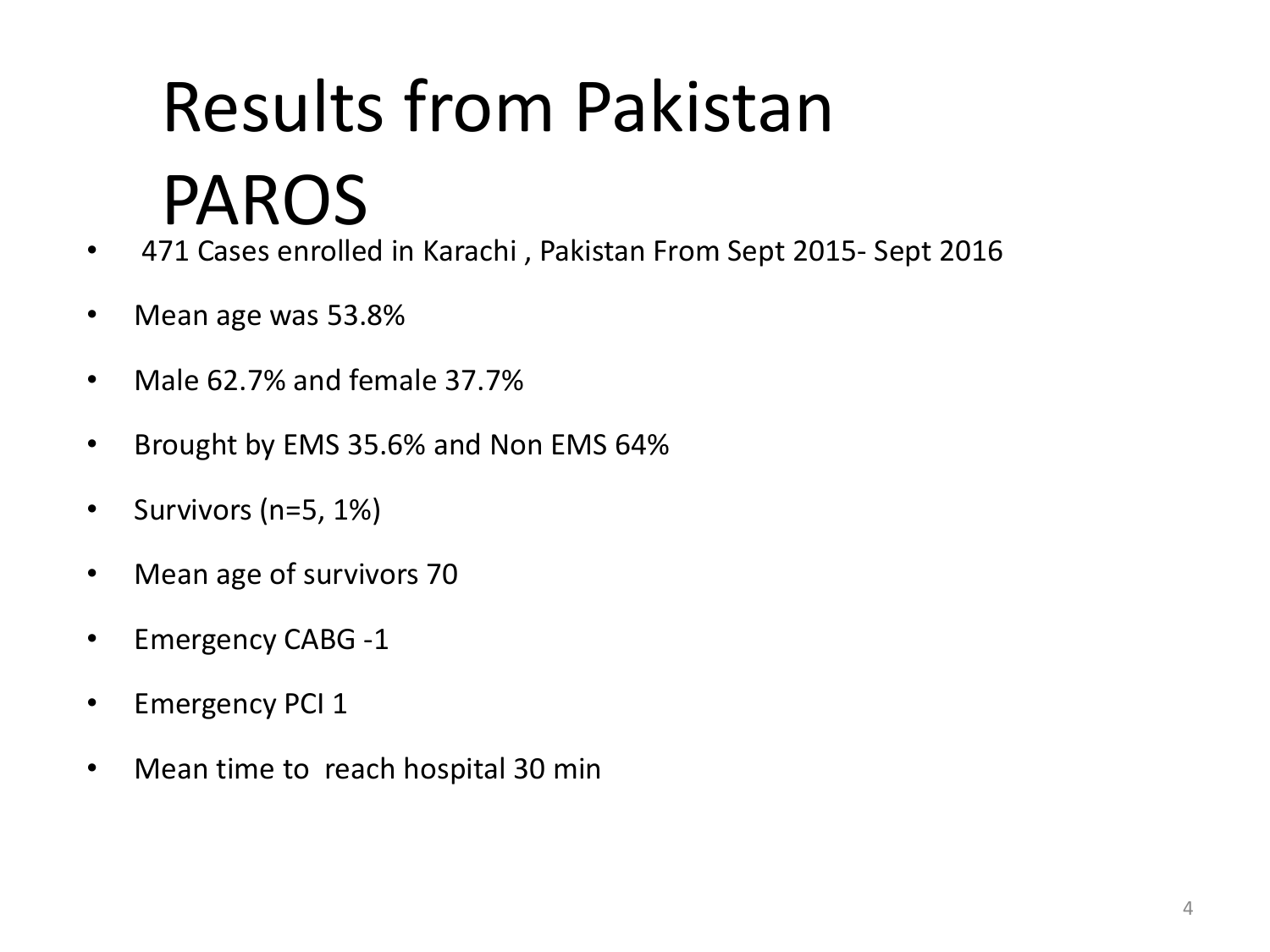#### **Utstein survival report of OHCA patients that received any resuscitation by ems or CPR before reaching hospital**

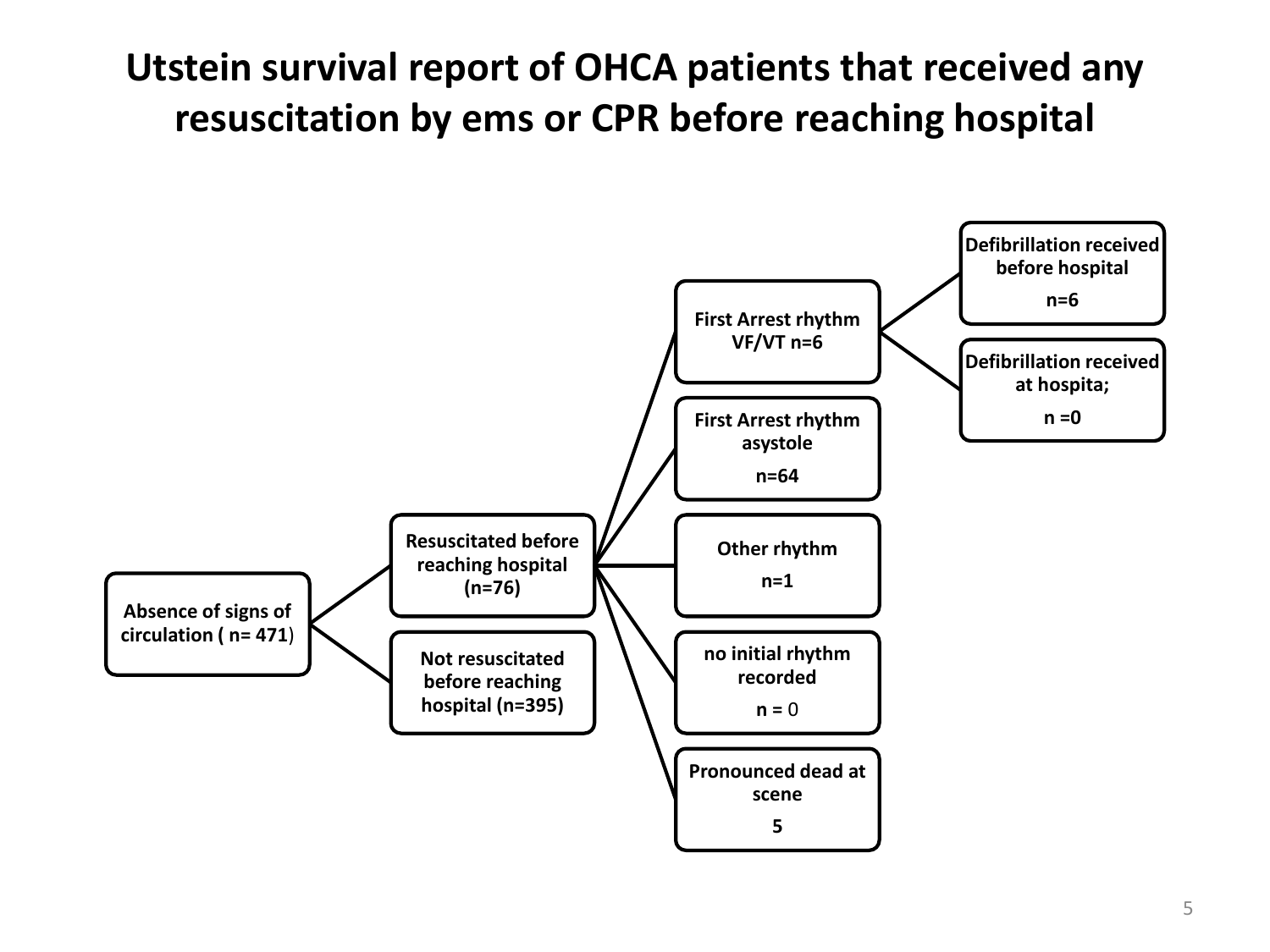**Utstein survival report of OHCA patients that did not receive any resuscitation before reaching hospital (includes patients conveyed by ambulance)**

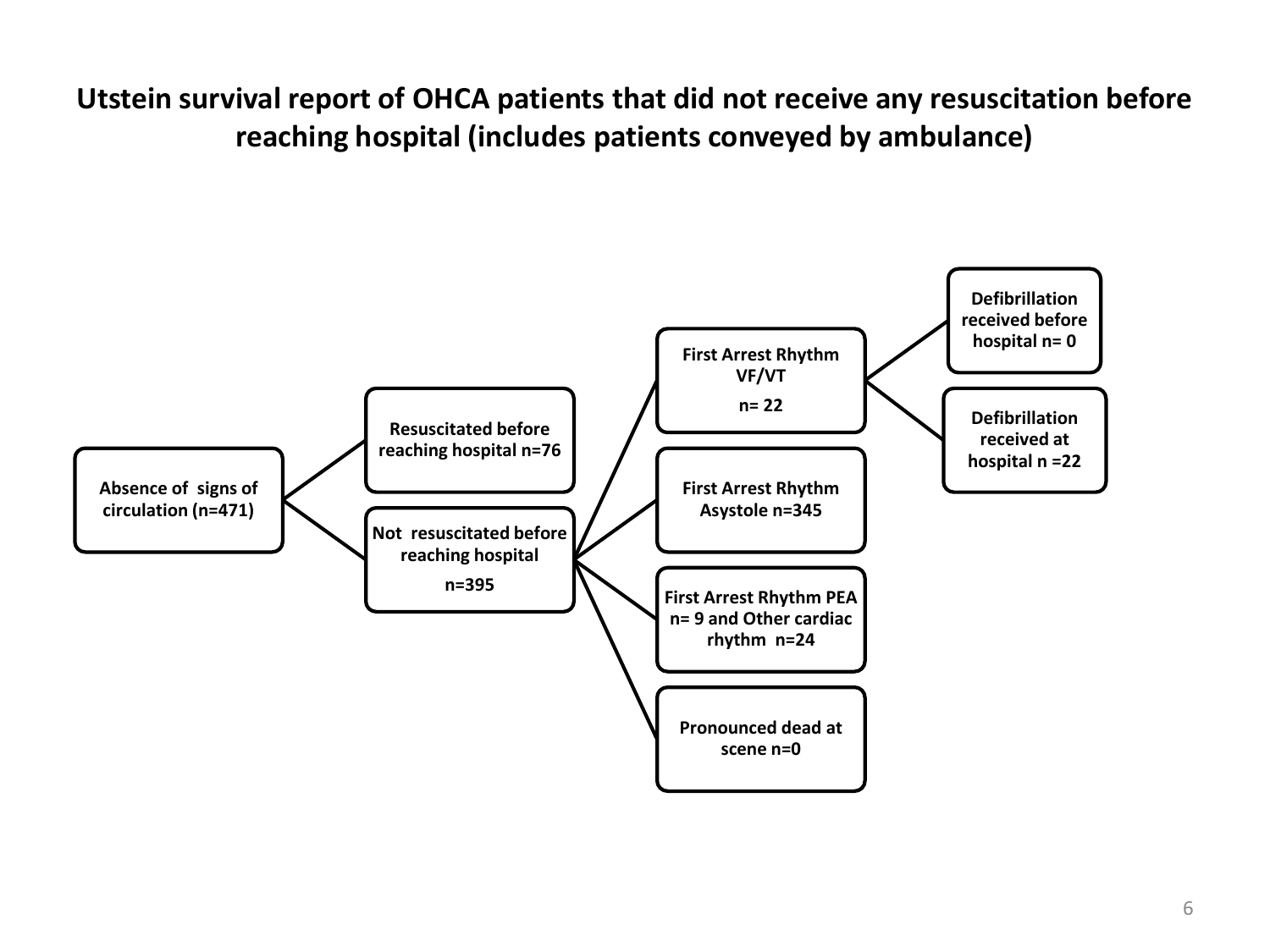## **Quality of life of 5 OHCA survivors 30 day post arrest n=5**

| Visual analog scale for pain | score $70 = 3$   | Score 60 or below = $1$ | Score $50 = 1$ |
|------------------------------|------------------|-------------------------|----------------|
| Anxiety/Depression           | No problem $=$ 3 | Moderate $= 1$          | Severe $= 1$   |
| Pain/Discomfort              | No problem $= 2$ | Moderate $=$ 3          | Severe $= 0$   |
| Mobility                     | No problem $= 2$ | Some problem $=$ 3      | Unable = $0$   |
| Self care                    | No problem $= 2$ | Some problem $= 1$      | Unable $= 2$   |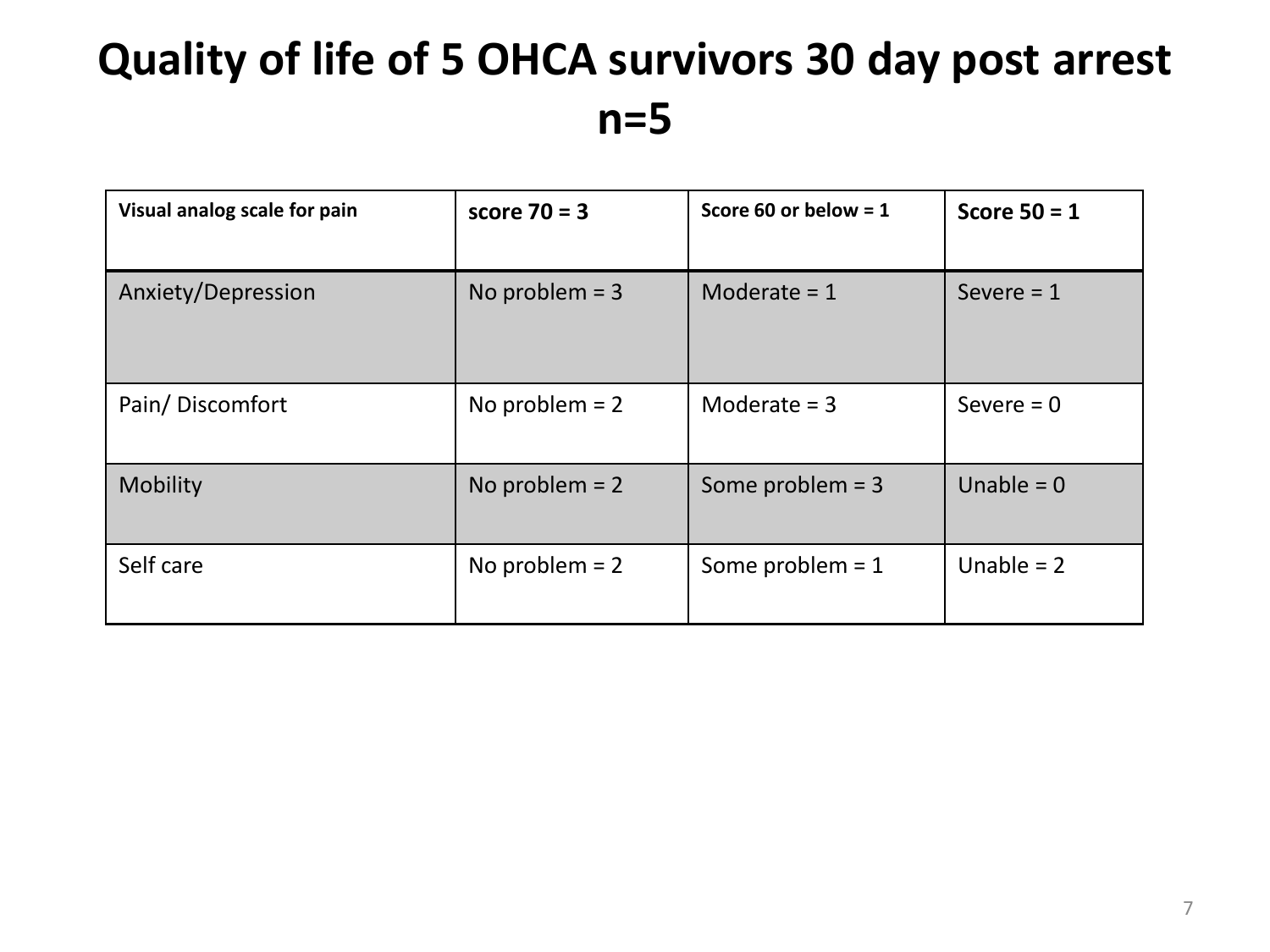# Challenges

- Hospital staff was not trained
- Defibrillator was not available in the hospitals as we as in EMS.
- Delays in identifying the first rhythm
- ACLS protocol not followed regularly.
- Family/ bystandards had difficulty recalling when the patient become unresponsive.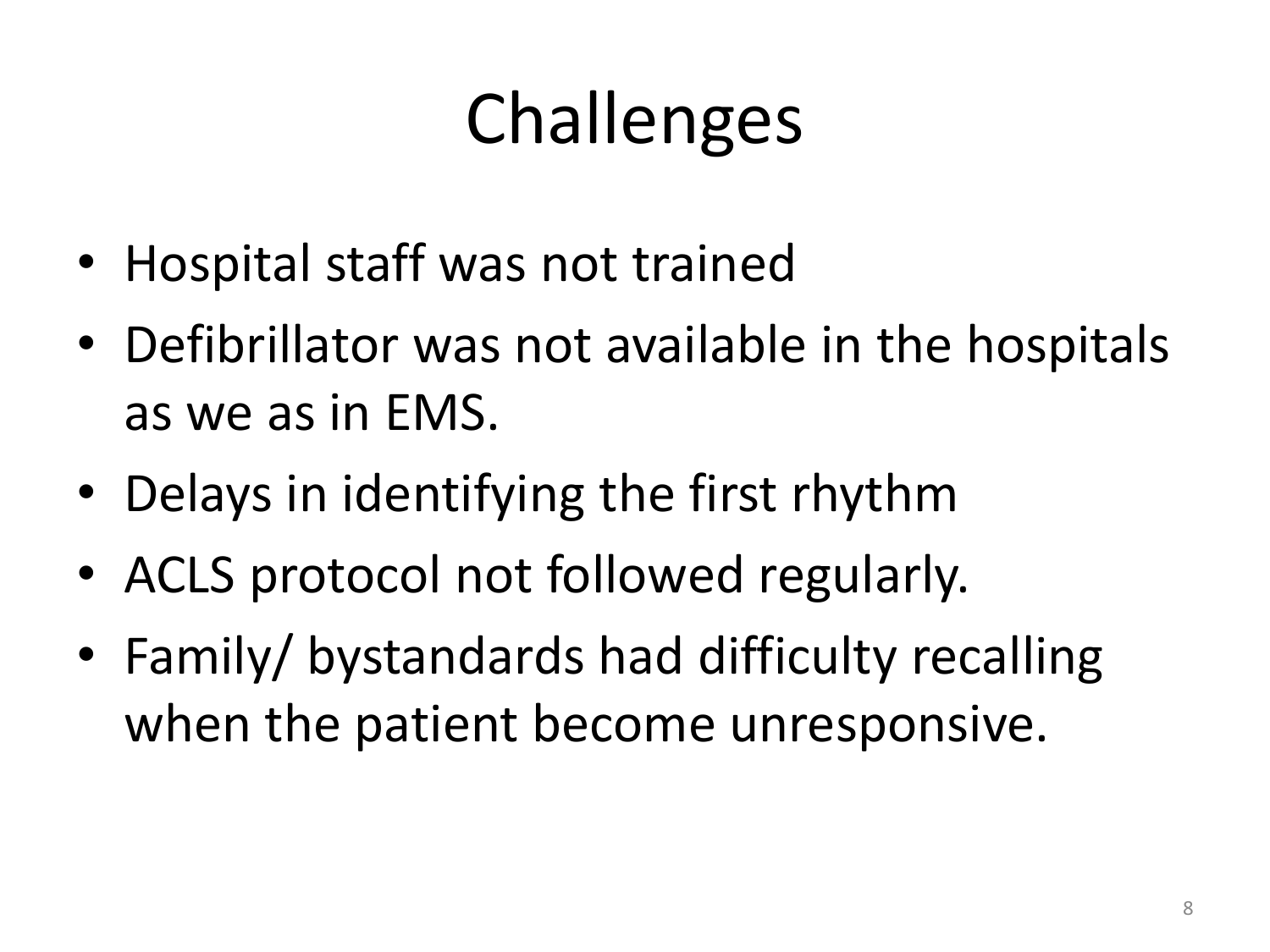# Way Forward

- To assess the feasibility of providing CPR training in Karachi as a model for bystander CPR scenario in a developing country where central EMS organizations do not exist
- To further collect data on outcomes of out of hospital cardiac arrest patients in Karachi to increase the coverage of the database.
- To promote telephone CPR by training EMS organizations
- By using smart technologies to notify volunteer bystanders who can respond to nearby arrest to provide early CPR and defibrillation